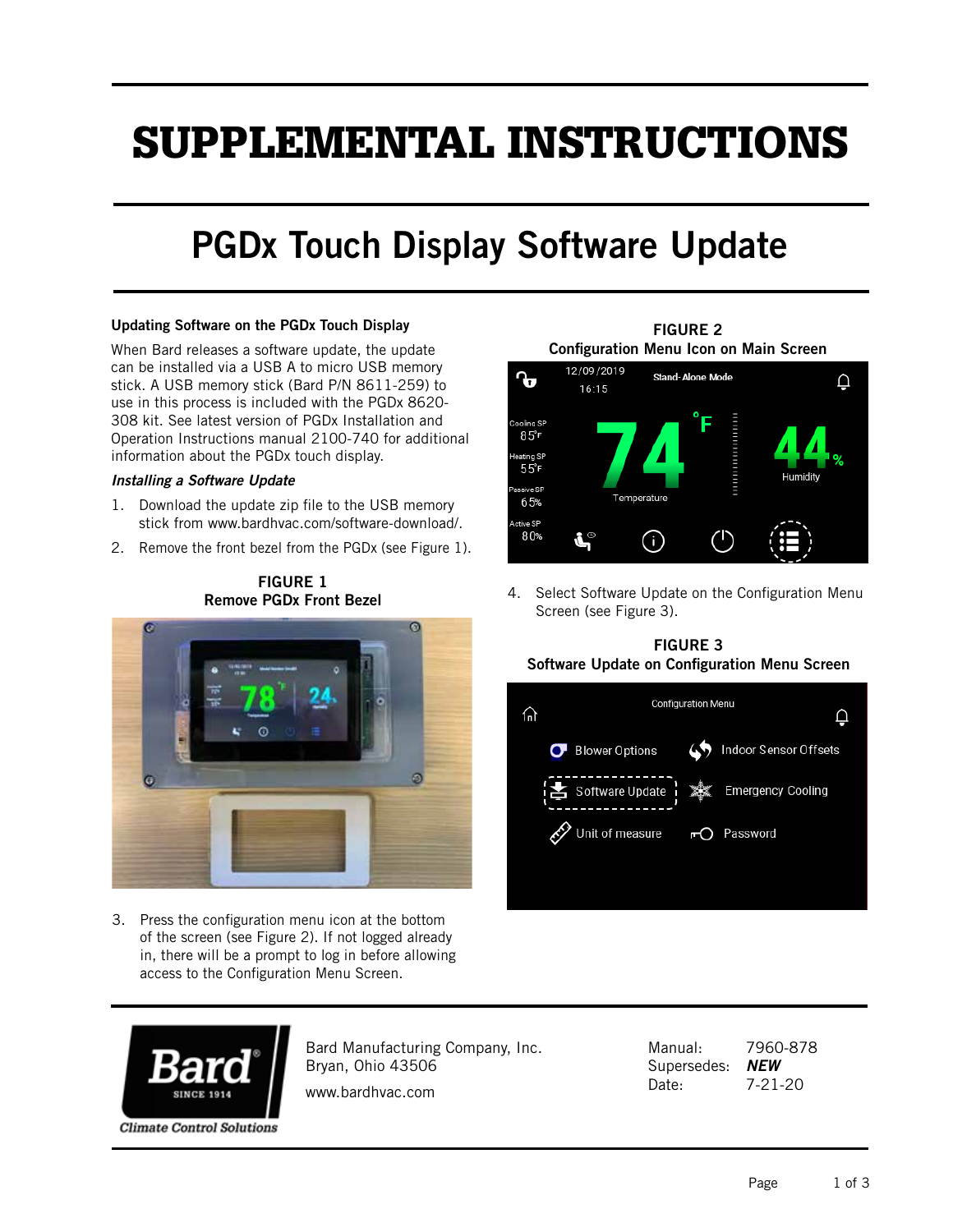5. The next screen explains how to do the update procedure (see Figure 4).

#### FIGURE 4 Software Update Instructions



6. Insert the micro USB side of the memory stick into the front of the PGDx as shown in Figure 5. After the memory stick has been inserted, press the update button which should appear on the screen along with a green USB indicator (see Figure 6).

# FIGURE 5 Insert Micro USB Memory Stick



## FIGURE 6 Update Button on Software Update Screen



If the memory stick is empty or the wrong file is copied, a dialogue screen will appear (see Figure 7). If this happens, confirm the correct file was downloaded to the memory card: UpdatePackage. zip is the file that the PGDx looks for when doing the update. This dialogue box will also appear if there are no files on the memory stick. Press Cancel to clear this screen.

FIGURE 7 Software Update Dialog Screen

|                                                                                                                                                                                                                                                                          | Software Hodate<br>c.touch Update Wizard $1/2$ $\times$                                                             |  |
|--------------------------------------------------------------------------------------------------------------------------------------------------------------------------------------------------------------------------------------------------------------------------|---------------------------------------------------------------------------------------------------------------------|--|
| 1. Download the '<br>www.bardhvac.co<br>2. Take the file (U<br>it to vour usb mel<br>3. Remove the bel<br>4. Insert the usb s<br>front of the PGDX<br>5. Press the oran <sub>'</sub><br>6. The screen will<br>from the zipped f<br>7. Updating HMI.<br>once update is lo | Please wait, examining system<br>Available updates:  <br>Auto select best match<br>Components that will be updated: |  |
| on the screen.<br>8. The PGDX will                                                                                                                                                                                                                                       | Cancel<br>Next<br>Browse<br>ss To Update                                                                            |  |

After the correct file has been placed on the memory stick, re-insert the memory stick and press the update button again. If the correct file is on the memory stick, the screen will show the "Updating HMI…" splash screen (See Figure 8).

FIGURE 8 Updating HMI Splash Screen



7. After the update has finished, the PGDx will restart (see Figure 9) and a progress bar will be displayed, indicating the PGDx software is restarting (see Figure 10).